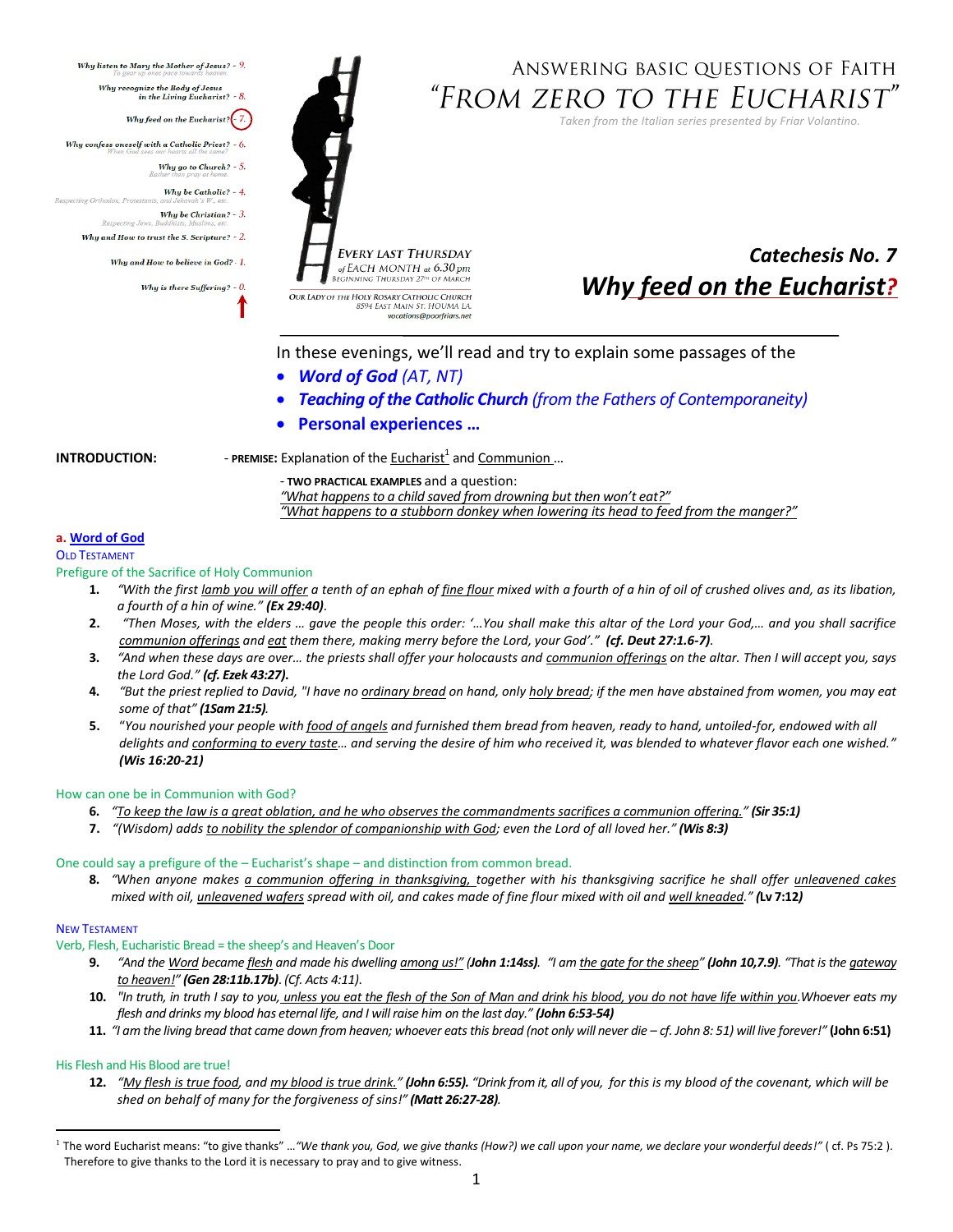## Distinction between common food and the Supper of the Lord

**13.** *"Therefore, my brothers, when you come together to eat, wait for one another. If anyone is hungry, he should eat at home, so that your meetings may not result in judgment." (1Cor 11:33-34).*

## The Institution of the Eucharist, the new and eternal covenant - between God and man!

## **- MATTHEW**

**14.** *"While they were eating, Jesus took bread, said the blessing, broke it, and giving it to his disciples said, 'Take and eat; this is my body.' Then he took a cup, gave thanks, and gave it to them, saying, 'Drink from it, all of you, for this is my blood of the covenant, which will be shed on behalf of many for the forgiveness of sins. I tell you, from now on I shall not drink this fruit of the vine until the day when I drink it with you new in the kingdom of my Father." (Matt 26:26-29).*

# **- MARK**

**15.** *"While they were eating, he took bread, said the blessing, broke it, and gave it to them, and said, "Take it; this is my body." Then he took a cup, gave thanks, and gave it to them, and they all drank from it. He said to them, "This is my blood of the covenant, which will be shed for many. Amen, I say to you, I shall not drink again the fruit of the vine until the day when I drink it new in the kingdom of God." (Mark 14:22-25)*

## **- LUKE**

**16.** *"For I tell you (that) from this time on I shall not drink of the fruit of the vine until the kingdom of God comes.' Then he took the bread, said the blessing, broke it, and gave it to them, saying, 'This is my body, which will be given for you; do this in memory of me.' And likewise the cup after they had eaten, saying, 'This cup is the new covenant in my blood, which will be shed for you.'" (Luke 22:18-20).*

## **- PAUL**

**17.** *The Lord Jesus, on the night he was handed over, took bread, and, after he had given thanks, broke it and said, "This is my body that is for you. Do this in remembrance of me." In the same way also the cup, after supper, saying, "This cup is the new covenant in my blood. Do this, as often as you drink it, in remembrance of me." For as often as you eat this bread and drink the cup, you proclaim the death of the Lord until he comes ! ›› (1Cor 11:23-26).*

--- Here, in the Institution of the Eucharist that we've just read within the various synoptic gospels and in the Pauline letter, we've clearly seen that Jesus wants to make us understand several times - and clearly - that the New and eternal covenant installed for the remission of sins was established in the Blood he shed for us; as predicted eloquently in these 2 passages from the Old Testament:

- **18.** *"The days are coming, says the Lord, when I will make A NEW COVENANT with the house of Israel and the house of Judah. It will not be*  like the covenant I made with their fathers the day I took them by the hand to lead them forth from the land of Egypt; for they broke my *covenant and I had to show myself their master, says the LORD. But this is the covenant which I will make with the house of Israel after those days, says the LORD. I will place my law within them, and write it upon their hearts; I will be their God, and they shall be my people. No longer will they have need to teach their friends and kinsmen how to know the LORD. All, from least to greatest, shall know me, says the LORD, for I will forgive their evildoing and remember their sin no more !" (Jer 31:31-34)*.
- **19.** *"Yet I will remember the covenant I made with you when you were a girl, and I will set up AN EVERLASTING COVENANT with you. Then you shall remember your conduct and be ashamed when ... I am not bound by my covenant with you... I will re-establish my covenant with you, that you may know that I am the LORD, that you may remember and be covered with confusion, and that you may be utterly silenced for shame when I pardon you for all you have done!..." (Ezek 16:60-63).*

# **b. [Teaching of the Catholic Church](#page-0-0)**

# PATRISTIC AGE

# Eucharist and Resurrection

- **20. SAINT IGNATIUS OF ANTIOCH** (Bishop and Martyr, † 107): *"In the Eucharist, we break one bread, which is the medicine of immortality, the antidote against death, enabling us to live forever in Jesus Christ"* (IGNATIUS OF ANTIOCH, *Epistula ad Ephesios*, 20, 2)*.*
- **21. SAINT IRENAEUS OF LYON** (Bishop and Martyr, 130 † 202): "*For as the bread from the earth, receiving the invocation of God, is no longer common bread, but the Eucharist, consisting of two elements, earthly and heavenly, so also our bodies, when they receive the Eucharist, are (potentially) no longer corruptible but have the hope of the resurrection."* (IRENAEUS OF LYON, *Off. of Read.,* Sat. Weak II O.T.)

# True Body and True Blood

**22. SAINT JUSTIN** (Martyr, beginning II cen. - † 164): *"We believe that the food, which has been made into the Eucharist by the Eucharistic prayer set down by Jesus, is the Body and the Blood of that incarnated Jesus"* (cf. JUSTIN, *Off. of Read.*, III Sunday of Easter )*.*

### Communion of faith and life

- **23. SAINT IGNATIUS OF ANTIOCH** (Bishop and Martyr, † 107): *"I am God's wheat and shall be ground by the teeth of the beasts, so that I may become Christ's pure bread. Pray to Christ for me that the animals will be the means of making me a host for God."* (IGNATIUS OF ANTIOCH, *Off. of Read.,* 17 October O.T.)*.*
- 24. SAINT JUSTIN (Martyr, beginning II cen. † 164): "It is illicit for anyone to participate in the Eucharist if he not believe what we teach to be *true and has not been purified through the cleansing institution of regeneration and remission of sins, living like so how Christ taught"*( ST. JUSTIN*, Off. of Read.,* 3<sup>rd</sup> Sun. Of Easter ).
- **25. SAINT LEO THE GREAT,** (Pope from 440 to 461): "*Participation in the Body and Blood of Christ simple makes that we become what we consume"* (cf. SAINT LEO THE GREAT, - Serm. 63, 7 PL 54, 357 C [ also in Vatican Council II, LG 26 ] )*.*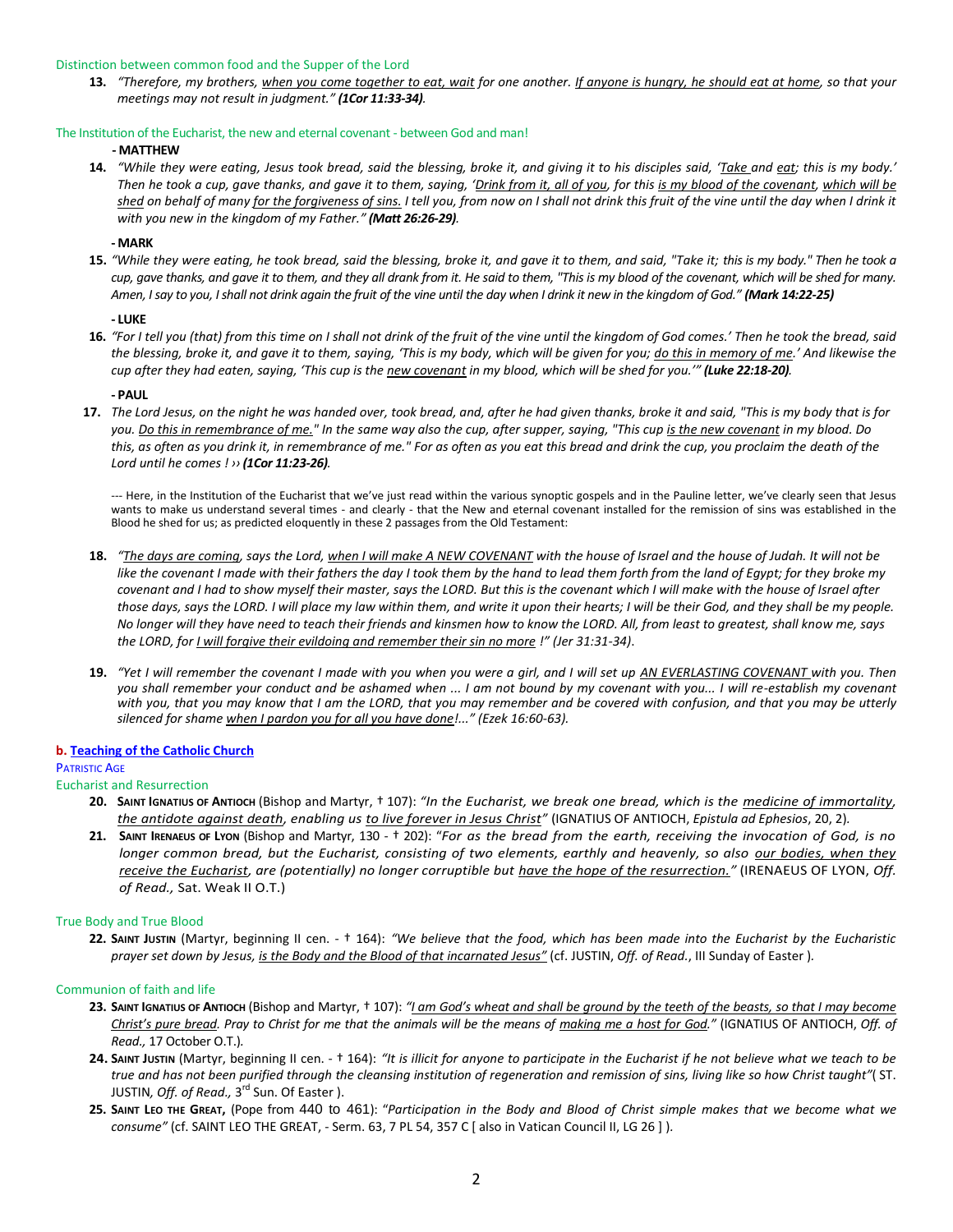## Eucharist and (full) Salvation

**26. SAINT CYPRIAN** (Bishop and Martyr, 210 - † 258): *"We should be apprehensive and pray that no one abstains from the Eucharist, lest he be separated from the Body of Christ and be far from Salvation."* ( CYPRIAN, *Off. of Read.*, Thurs. XI week O.T.).

## Transubstantiation

**27. SAINT AMBROSE OF MILAN** (BISHOP, 339 - † 397): *"What do we say of God's action in the consecration itself, in which the very words of the Lord and Savior are effective?.. If the words of Christ.. could by speaking create out of nothing what did not yet exist, can we say that his words are unable to change existing things into something they previously were not?"* (cf. ST. AMBROSE, *Off. of Read.,* Sat. XV Week O.T.).

## Communion and participation in the divine nature of Jesus (cf[. 2Pet 1:4\)](http://www.lachiesa.it/bibbia.php?ricerca=citazione&id_versioni=1&Citazione=2Pt+1&VersettoOn=1)

**28. SAINT PROCOPIUS OF GAZA** (Bishop 465 - † 528): *"Come and drink my blood (that of Christ).. by means of which you become God!"* (ST. PROCOPIO DI GAZA, Off. of Read. Wed. VI week O.T.)*.*

# **MIDDLE AGES**

## The ministers of the Eucharist

- **29. ST.NICHOLAS I** (Pope from 858 to 867): *"A ray of sunlight that passes through cesspools and latrines cannot be polluted in any way, therefore a Priest, whatever state he be, cannot pollute that which is Holy.. (as is for example to the highest degree) the Holy Communion"* (POPE NICHOLAS I *Consulta Vestra* c.71)
- **30. SAINT FRANCIS OF ASSISI** (1182 † 1226): *"Blessed be the servant who has faith in clerics.. and woe to those who despise them.. truly the greater their ministry is of the Most Holy Body and Blood of the Lord Jesus Christ, the greater is the sin committed by those who sin against them, greater than if they would sin against all the other people of the world."* (FRANCISCAN OMNIBUS OF SOURCES, 176).

## The importance of frequent Communion

**31. SAINT FRANCIS OF ASSISI** (1182 - † 1226): *"St. Francis was ardently in love with the Holy Eucharist, considering it a grave disdain if one did not participate every day.."* (cf. FRANCISCAN OMNIBUS OF SOURCES, 789).

### True Body and True Blood

**32. SAINT FRANCIS OF ASSISI** (1182 - † 1226): *"All those who see the sacrament that is being sanctified on the altar by means of the words of the Lord in the hands of the priest, under the species of bread and wine, and do not see and do not believe that, according to the spirit and divinity, is truly the most Holy Body and Blood of our Lord Jesus Christ are condemned, because it is the Most High himself who gives witness of it, when he says: "This is my body and my blood of the new covenant [that will be shed for many], and also: "Who eats my body and drinks my blood has eternal life."* (FRANCISCAN OMNIBUS OF SOURCES, 142).

# MODERN AGE

### The ministers of the Eucharist

**33. COUNCIL OF TRENT** (1545-1563): "*The tradition of the Catholic Church has always taught... that the power to consecrate, offer and distribute his body and blood was transmitted to the apostles and to their successors in the priesthood."* (COUNCIL OF TRENT, Session XXIII, Chap. I )*.*

## One needs to feed frequently on the Eucharist

- **34. ST. CURATOR OF ARS** (1786 † 1859): *"Why does the Church give us the commandment to take communion once a year? This commandment is not made for good Christians, but exists only for those Christians who are fainthearted and indifferent regarding the salvation of their poor soul"* (CURATOR OF ARS, *Homilies on the Eucharist*)*.*
- **35.** *"Not all of those who come to receive the sacraments are holy, but the holy ones will always be elected among those who receive them often"* (ST. CURATOR OF ARS, *selected writings,* edited by Gerard Rossè, ed. città nuova)*.*

## Eucharist and the devil

**36. ST. THERESA OF LISIEUX** (1873 - † 1897): *"When the devil has furthered a soul from Holy Communion, he has reached his goal!"* (THERESA OF LISIEUX, Thoughts N. 52-53 )*.*

### *POST-MODERNA ( OR CONTEMPORARY ) AGE*

### True Body and True Blood

**37. CATECHISM OF SAINT PIUS X**: *"The Eucharist is the sacrament that under the appearance of bread and wine contains truly Body, Blood, Soul and Divinity of Our Lord Jesus Christ for the nutrition of the soul"* (CATECHISM OF SAINT PIUS X, 316)**.**

## Christ in his fullness is present in every part of the Eucharistic species.

**38. CATECHISM OF SAINT PIUS X**: *"Under the appearance of bread there is Jesus Christ entirely in Body, Blood, Soul and Divinity; and likewise under the appearance of wine.. When the host is broken up in pieces, it is not the Body of Jesus Christ that is being broken but only the specie of bread; and The Body of the Lord remains entirely in every single part"* (CATECHISM OF SAINT PIUS X, 331-332 )**.**

# One must feed on the Eucharist on Sundays

- **39. II VATICAN COUNCIL** (1963-1965): *"The faithful have to gather in assembly on Sundays to listen to the Word of God and to participate in the Eucharist"* (II VATICAN COUNCIL, Liturgical Constitution *Sacrosantum Concilium*106).
- **40. CATECHISM OF THE CATHOLIC CHURCH**: *"The Church strongly encourages the faithful to receive the holy Eucharist on Sundays and feast days, or more often still, even daily"* (CCC 1389).